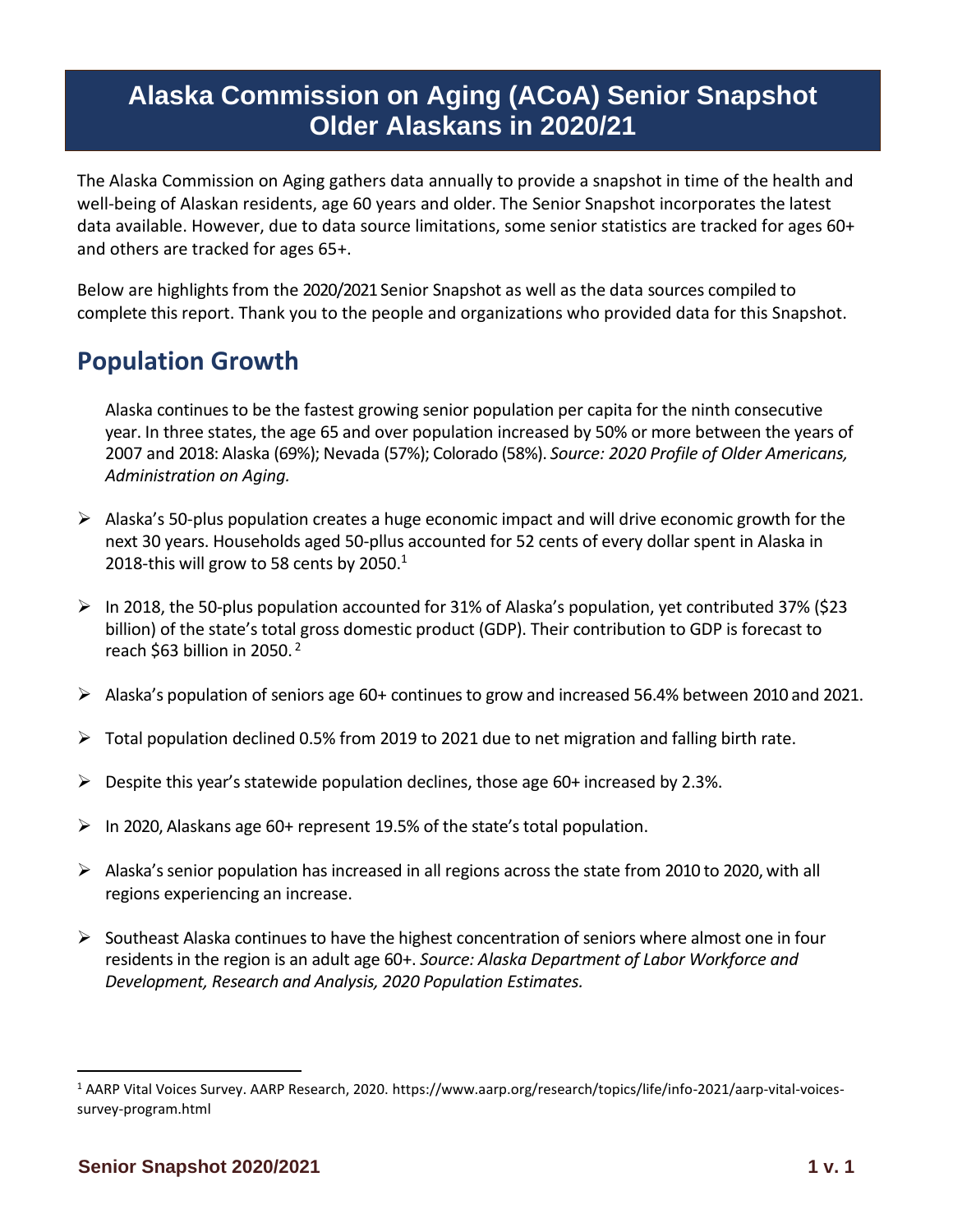# **Issues Impacting the Lives of Alaskan Seniors**

#### **Poverty**

The percentage of Alaska seniors (age 65+) living below poverty levels increased from 5.3 percent in 2010 to 6.9 percent in 2019.

*Source: U.S. Census Bureau, Population Estimates; Current Population Survey, Annual Social and Economic Supplement; American Community Survey.*

## **Mortality Rates**

While mortality rates for Alaskan seniors are lower than most of the leading causes of death such as cancer, diabetes, chronic lower respiratory diseases, and others, Alaskan seniors have a higher mortality rates due to causes linked to behavioral health conditions.

Mortality rates for senior suicide, chronic liver disease and cirrhosis, fatal falls, and alcohol- induced deaths are higher for the Alaska senior population than national averages. These figures suggest that behavioral health programs targeted to seniors with depression, other mental illness, and substance abuse problems could have a positive impact on the quality of life for older Alaskans.

Alzheimer's Disease is the 6<sup>th</sup> leading cause of death in the United States. More than 5 million Americans are living with Alzheimer's.

*Source: Alaska Healthy Analytics & Vital Records, 2020, National Alzheimer's Disease Information, [https://www.alz.org](https://www.alz.org/)*

# **The Cost of Long-Term Care**

Long-Term care involves a variety of services designed to meet a person's health or personal care needs. These services help people live as independently and safely as possible when they can no longer perform everyday activities on their own. The cost of long-term care costs varies based on the amount and types of care provided. Examples of long-term care provided in the community are personal care, adult day care, assisted living, transportation, and home delivered meals. Long term care can also be provided in a nursing home and is much more expensive.

| <b>Level of Care</b>                        | <b>Personal Care</b> | <b>Community-based Care Nursing Home Care</b> |           |
|---------------------------------------------|----------------------|-----------------------------------------------|-----------|
| Alaska 2020<br><b>Average Cost / Person</b> | \$12,155             | \$35,846                                      | \$156,956 |

*Source: State of Alaska Automated Budget system, Final Auth 20 Report, Harmony, and COGNOS.* 

*Southeast Alaska continues to have the highest concentration of seniors where almost one in four residents in the region is an adult age 60+. Alaska Department of Labor Workforce and Development, Research and Analysis, 2020 Population Estimates.*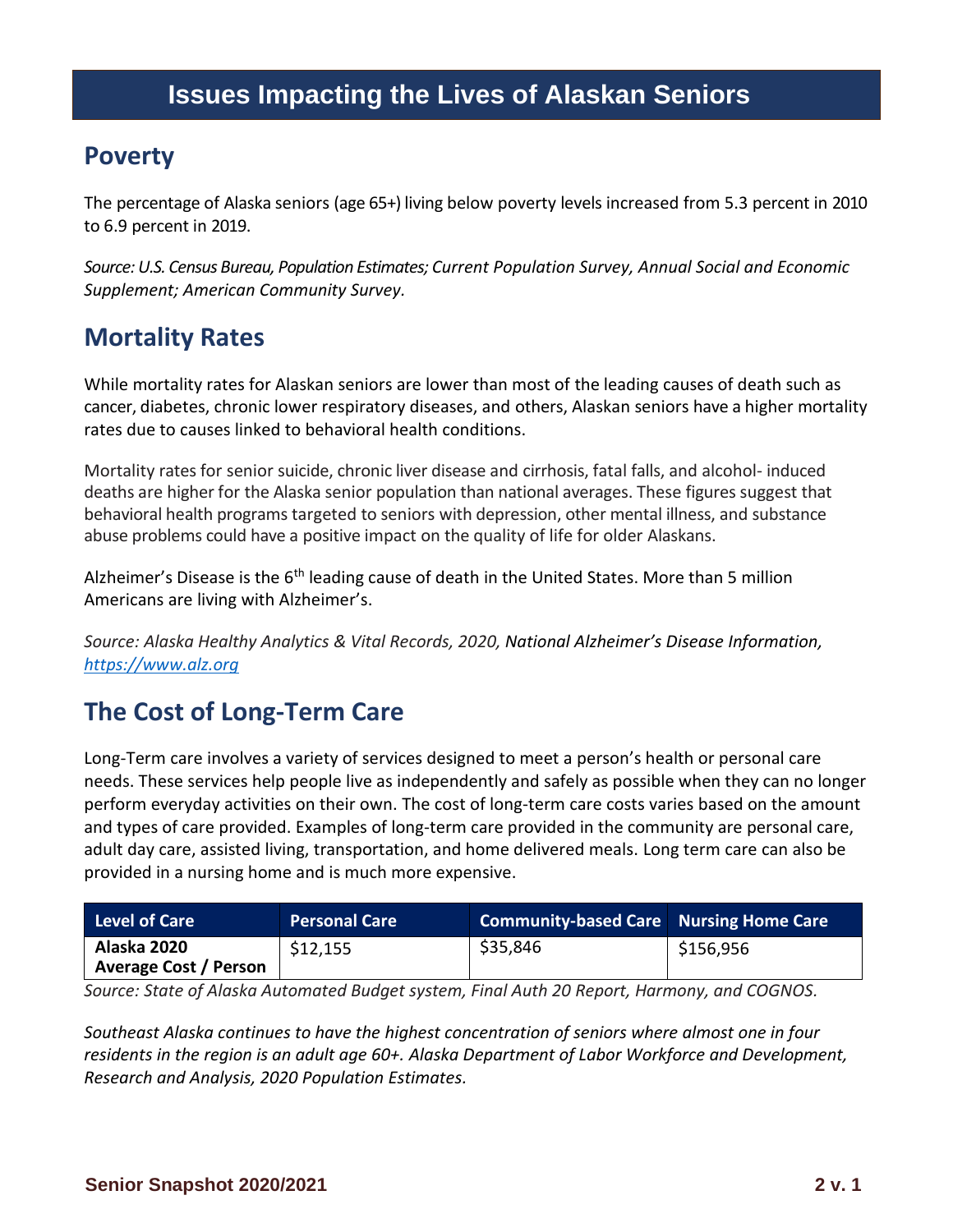# **Senior Population by Region and Age Group**

| <b>Population Age</b><br>60+ By Region | Percentage Seniors<br>of Regions<br>2021<br><b>Population</b> | in<br><b>CY2021</b> | <b>Seniors</b><br>in.<br><b>CY2020</b> | <b>Seniors</b><br><b>in</b><br><b>CY2019</b> | <b>Seniors</b><br>in<br><b>CY2010</b> | Change in<br><b>Population</b><br>2010-2021 | <b>Communities in</b><br><b>Regions</b>                                                                                           |
|----------------------------------------|---------------------------------------------------------------|---------------------|----------------------------------------|----------------------------------------------|---------------------------------------|---------------------------------------------|-----------------------------------------------------------------------------------------------------------------------------------|
| <b>Statewide</b>                       | 20.1%                                                         | 147,507             | 142,099                                | 138,897                                      | 90,876                                | 62.3%                                       |                                                                                                                                   |
| I. Bethel Area                         | 12.4%                                                         | 3,299               | 3,169                                  | 3,105                                        | 2,266                                 | 45.6%                                       | Bethel, Kusilvak<br>Census Area                                                                                                   |
| II. Interior                           | 19.4%                                                         | 21,577              | 20,940                                 | 20,164                                       | 13,177                                | 63.7%                                       | Fairbanks NSB,<br>Yukon-Koyukuk,<br>Denali, SE<br>Fairbanks                                                                       |
| III. North Slope                       | 11.4%                                                         | 1,249               | 1,179                                  | 1,137                                        | 856                                   | 45.9%                                       | North Slope<br>Borough                                                                                                            |
| IV. Anchorage                          | 19.0%                                                         | 54,872              | 52,755                                 | 51,904                                       | 35,079                                | 56.4%                                       | Municipality of<br>Anchorage                                                                                                      |
| V. Southcentral                        | 22.2%                                                         | 40,832              | 39,310                                 | 38,153                                       | 22,762                                | 79.3%                                       | Kenai Peninsula,<br>Mat-Su, Copper<br>River, Chugach                                                                              |
| <b>VI. Northwest</b>                   | 13.7%                                                         | 2,356               | 2,270                                  | 2,243                                        | 1,681                                 | 40.2%                                       | Nome,<br>Northwest<br>Arctic                                                                                                      |
| <b>VII. Southwest</b>                  | 7.8%                                                          | 3,832               | 3,754                                  | 3,721                                        | 2,444                                 | 56.8%                                       | Bristol Bay,<br>Dillingham,<br>Kodiak, Lake &<br>Peninsula                                                                        |
| <b>VIII. Aleutians</b>                 | 16.0%                                                         | 1,395               | 1,329                                  | 1,318                                        | 847                                   | 64.7%                                       | Aleutians East,<br><b>Aleutians West</b>                                                                                          |
| IX. Southeast                          | 25.0%                                                         | 18,135              | 17,393                                 | 17,152                                       | 11,764                                | 54.1%                                       | Haines, Juneau,<br>Ketchikan, Prince<br>of Wales, Sitka,<br>Skagway-<br>Hoonah-<br>Angoon,<br>Wrangell-<br>Petersburg,<br>Yakutat |

*Source: Alaska Department of Labor and Workforce Development's 2021 population estimates. Regions are those used by the Alaska Department of Health and Social Services. All regions from around the state increased the percentage of seniors around the state.*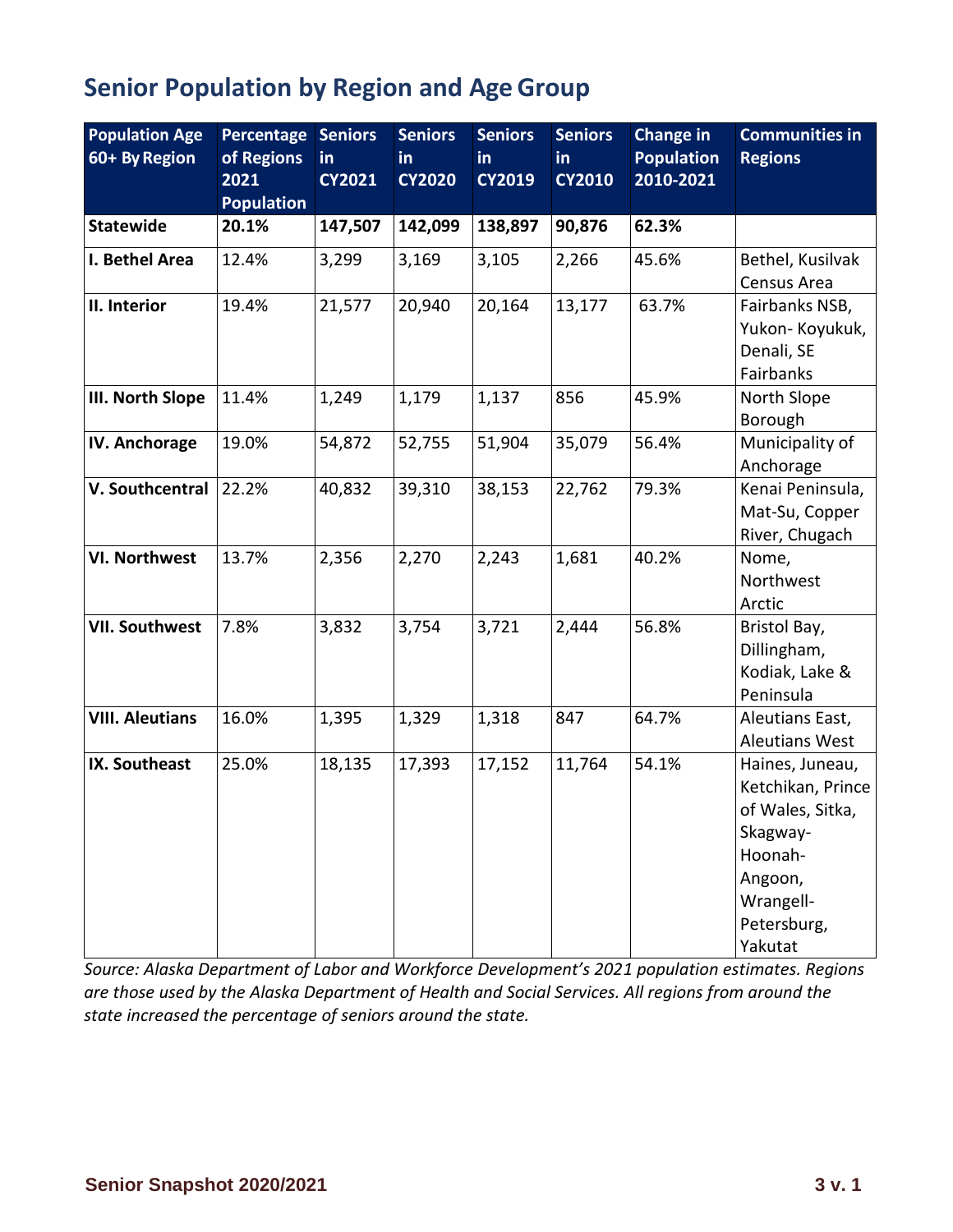| Population<br>by Age<br>Group | Percentage<br>of Senior<br><b>Population</b> | <b>Seniors in</b><br><b>CY2021</b> | <b>Seniors in</b><br><b>CY2020</b> | <b>Seniors in</b><br><b>CY2019</b> | <b>Seniors in</b><br><b>CY2010</b> | <b>Senior Population</b><br><b>Change 2010-2021</b> |
|-------------------------------|----------------------------------------------|------------------------------------|------------------------------------|------------------------------------|------------------------------------|-----------------------------------------------------|
| Age 60-64                     | 32.1%                                        | 47,363                             | 46,854                             | 47,404                             | 35,938                             | 24%                                                 |
| Age 65-74                     | 46.1%                                        | 67,920                             | 64,484                             | 62,062                             | 35,350                             | 47%                                                 |
| Age 75-84                     | 17.0%                                        | 25,097                             | 23,829                             | 22,702                             | 14,877                             | 41%                                                 |
| Age 85+                       | 4.8%                                         | 7,127                              | 6,932                              | 6,709                              | 4,711                              | 34%                                                 |

*Source: Alaska Department of Labor, Workforce and Development, Research and Analysis. Senior Population Growth: Age 65+.*

| 2011-2018 US Ranking | AK Growth, 2007-2018 | $\mid$ US Average Growth, 2006-2018 $\mid$ |
|----------------------|----------------------|--------------------------------------------|
| #1                   | 69%                  | 30%                                        |

#### **Veteran Population in Alaska**

| <b>Veteran Population</b>                   | Alaska 2020 | Alaska 2019 |
|---------------------------------------------|-------------|-------------|
| Number of Veterans Aged 65 and over         | 17,331      | 20,421      |
| <b>Percent of Veterans Aged 65 and over</b> | 25.1%       | 29.7%       |
|                                             |             |             |

*Source: National Center for Veterans Analysis and Statistics, [https://www.va.gov/vetdata;](https://www.va.gov/vetdata) VA Veteran Population Projection Model, VA Geographic Distribution of Expenditures, VA Annual Benefits Report*

#### **Senior Economic Factors**

| <b>Economic Contribution</b>                | CY2014        | <b>CY2013</b> | <b>CY2012</b> | <b>CY2010</b> |
|---------------------------------------------|---------------|---------------|---------------|---------------|
| Seniors' economic<br>contribution to Alaska | \$2.5 billion | \$2.4 billion | \$2.1 billion | \$1.7 billion |

*Source: The University of Alaska Anchorage's Institute for Social and Economic Research (ISER) estimated the 2004 cash contribution of Alaska retirees age 60 and older at \$1.461 billion. The estimate is contained in the 2007 ACoA-commissioned "Report on the Economic Well-Being of Alaska Seniors" available on the Commission's website at: [http://www.alaskaaging.org.](http://www.alaskaaging.org/)*

| <b>Economic Status Indicators</b>                                   | 2021    | 2020    | 2019    | 2018    |
|---------------------------------------------------------------------|---------|---------|---------|---------|
| <b>Estimated Average Monthly Social Security Benefits in Alaska</b> | \$1,563 | \$1,463 | \$1,461 | \$1,404 |
| <b>Average Monthly Public Employee Retirement Payments</b>          | \$2,022 | \$1,966 | \$1,946 | \$1,872 |
| <b>Number of seniors receiving Public Employee Retirement</b>       | 19,454  | 18,949  | 18,276  | 17,882  |
| <b>System payments</b>                                              |         |         |         |         |
| <b>Average Monthly Teachers Retirement System Payment</b>           | \$3,065 | \$3,051 | \$3,017 | \$2,965 |
| <b>Number of seniors receiving Teachers Retirement</b>              | 6,393   | 6,228   | 6,124   | 6,059   |
| <b>System payments</b>                                              |         |         |         |         |

*Sources: Fact Sheet Social Securi[ty,](http://www.ssa.gov/news/press/factsheets/colafacts2018.pdf) [https://money.usnews.com/money/retirement/social](https://money.usnews.com/money/retirement/social-security/articles/how-much-you-will-get-from-social-security)[security/articles/how-much-you-will-get-from-social-security](https://money.usnews.com/money/retirement/social-security/articles/how-much-you-will-get-from-social-security) - Average payment per person for retirement PERS payments. Alaska Dept. of Administration, Division of Retirement & Benefits - figures on PERS (Public Employee Retirement System) benefits include PERS retirees age 60 and older who currently reside in. Alaska. AK Dept. of Administration, Div. of Retirement & Benefits - figures on TRS (Teachers Retirement System) benefits include TRS retirees age 60 and older who currently reside in Alaska.*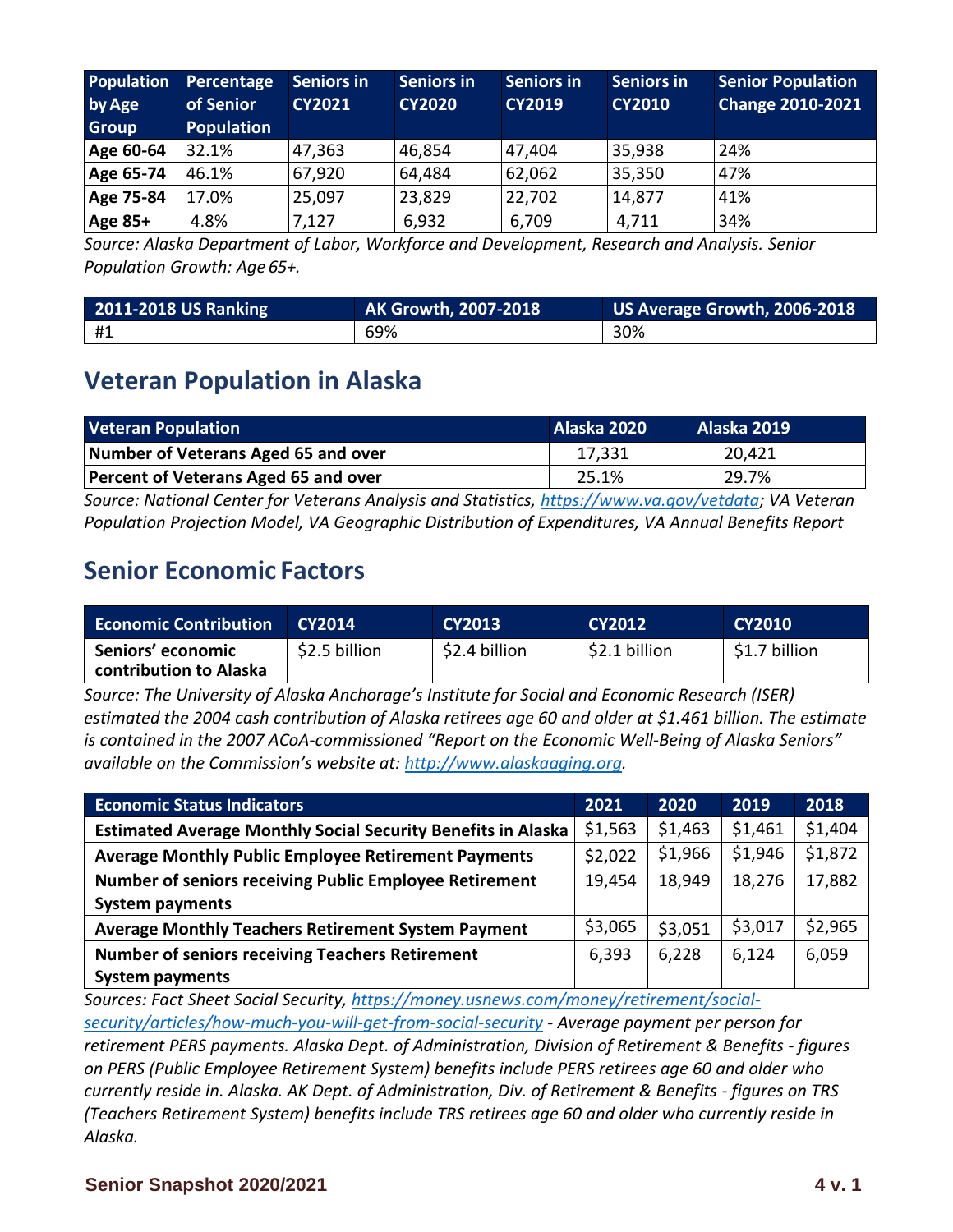## **Number of Seniors Age 65+ Receiving Senior Benefits, by Region**

| <b>Region</b>          | <b>October</b><br>2021 | <b>October</b><br>2020 | <b>October</b><br>2019 | October<br>2018 | <b>Communities by Regions</b>                                                                                     |
|------------------------|------------------------|------------------------|------------------------|-----------------|-------------------------------------------------------------------------------------------------------------------|
| <b>Statewide Total</b> | 11,484                 | 11,204                 | 10,723                 | 11,492          |                                                                                                                   |
| I. Bethel Area         | 675                    | 689                    | 678                    | 741             | Bethel, Kusilvak Census Area                                                                                      |
| II. Interior           | 1,377                  | 1,358                  | 1,300                  | 1,359           | Fairbanks NSB, Yukon- Koyukuk,<br>Denali, SE Fairbanks                                                            |
| III. North Slope       | 25                     | 26                     | 25                     | 30              | North Slope Borough                                                                                               |
| <b>IV. Anchorage</b>   | 4,365                  | 4,281                  | 4,097                  | 4,268           | Municipality of Anchorage                                                                                         |
| V. Southcentral        | 3,071                  | 2,951                  | 2,790                  | 3,007           | Kenai Peninsula, Mat-Su,<br>Copper River, Chugach                                                                 |
| <b>VI. Northwest</b>   | 338                    | 334                    | 316                    | 388             | Nome, Northwest Arctic                                                                                            |
| <b>VII. Southwest</b>  | 322                    | 324                    | 319                    | 393             | Bristol Bay, Dillingham, Kodiak,<br>Lake & Peninsula                                                              |
| <b>VIII. Aleutians</b> | 35                     | 40                     | 43                     | 49              | Aleutians East, Aleutians West                                                                                    |
| IX. Southeast          | 1,276                  | 1,201                  | 1,155                  | 1,257           | Haines, Juneau, Ketchikan, Prince<br>of Wales, Sitka, Skagway-Hoonah-<br>Angoon, Wrangell- Petersburg,<br>Yakutat |

*Source: Alaska Division of Public Assistance. The Senior Benefits Program pays cash benefits to Alaskan seniors who are age 65 or older and have low to moderate income. Cash payments are \$76, \$175, or \$250 each month depending on income.* 

#### **Food Stamps and Other Senior AssistancePrograms**

| <b>Other assistance</b>                | <b>FY2021</b>     | <b>FY2020</b>     | <b>FY2019</b>        |
|----------------------------------------|-------------------|-------------------|----------------------|
| Seniors in Alaska (age 60+)            | 5,262 (60-64)     | 5,025 (60-64)     | 4,989 (60-64)        |
| receiving the Alaska Supplemental      | $7,420(65+)$      | $7,125(65+)$      | $6,804(65+)$         |
| <b>Nutrition Assistance Program</b>    | Total: 12,682     | Total: 12,150     | Total: 11,793        |
| (SNAP)                                 |                   |                   |                      |
| Average dollar monthly benefit for     | \$374 (Age 60-64) | \$349 (Age 60-64) | \$294 (Age 60-64)    |
| <b>Alaskan seniors on SNAP</b>         | $$258 (Age 65+)$  | $$258 (Age 65+)$  | $$184 (Age 65+)$     |
| <b>Seniors receiving Adult Public</b>  | 7,584             | 9,166             | 9,154                |
| Assistance age 65+                     | $$295 (Age 65+)$  | $$236 (Age 65+)$  | $$226 (Age 65+)$     |
| Households with a senior member        | LIHEAP: 1,740     | LIHEAP: 2,116     | <b>LIHEAP: 2,148</b> |
| (age 65+) receiving heating assistance |                   |                   |                      |

*The SNAP program, previously referred to as the Food Stamp Program, provides food benefits to lowincome households. Eligible applicants must pass income and assets tests. The gross monthly income test is based on 130% of the current Alaska poverty standard. Information from the Alaska Division of Public Assistance.*

*Adult Public Assistance is a supplement to SSI, so recipients must be either certified as disabled by the Social Security Administration (with severe long-term disabilities that impose mental or physical limitations on their day-to-day functioning) or be age 65 and older.*

*The federally funded Low Income Heating and Energy Assistance Program (LIHEAP) provides heating assistance to households below 151% FPL. Source: Alaska Division of Public Assistance.*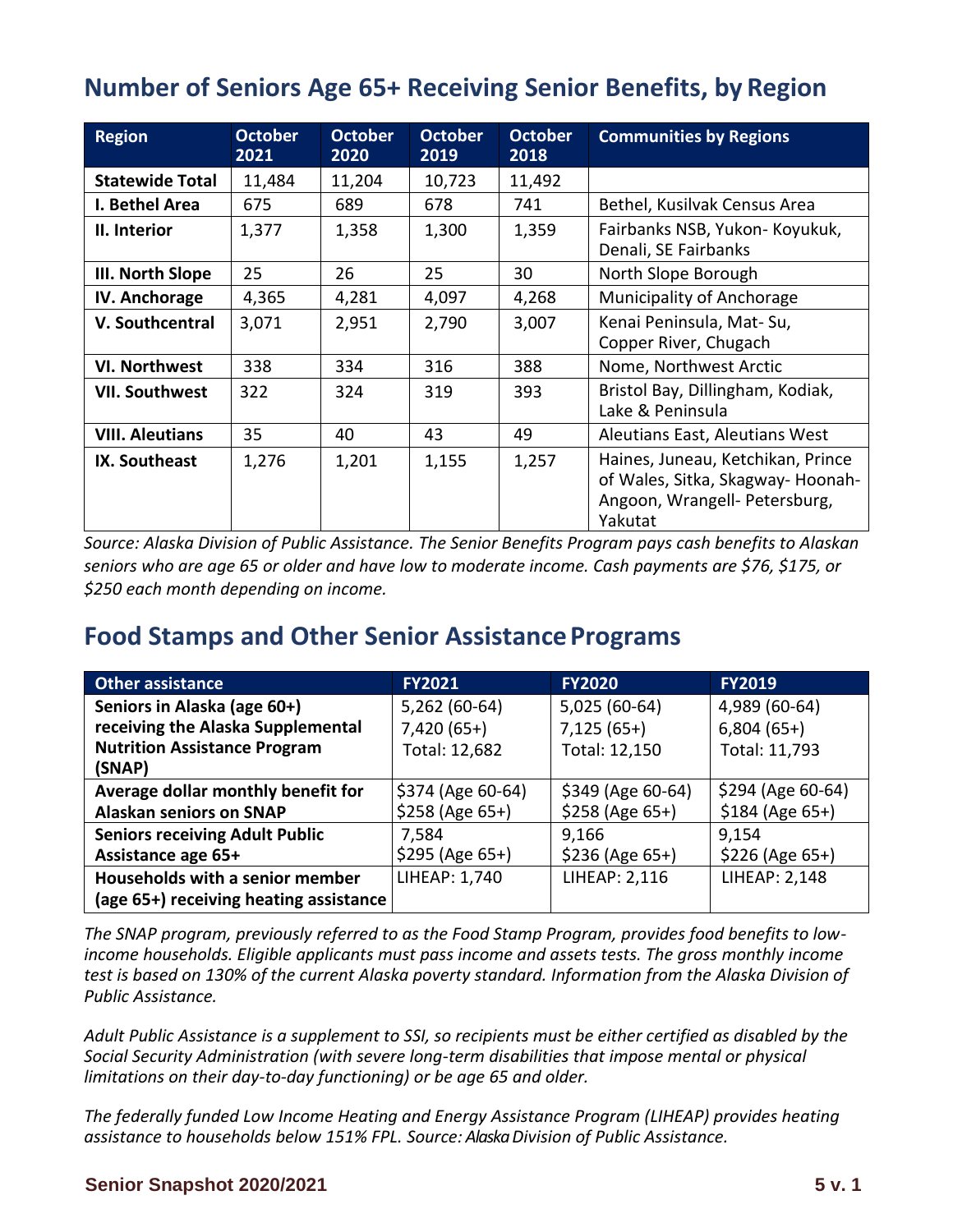# **AHFC and Senior Housing**

| <b>Housing</b>                              | 2021       | 2020       | 2019       |
|---------------------------------------------|------------|------------|------------|
| AHFC total units of senior/disabled housing | 610 units  | 610 units  | 610 units  |
| (statewide)                                 | (December) | (December) | (December) |
| AHFC wait list for senior/disabled housing  | 1,239      | 1,018      | 1,491      |
| (statewide)                                 | (November) | (November) | (November) |
| <b>AHFC wait list for housing vouchers</b>  | 5,390      | 6,636      | 5,791      |
|                                             | families   | families   | families   |
|                                             | (November) | (November) | (November) |

*Total AHFC units include HUD properties only. Wait list for senior/disabled housing includes individuals age 62+. All families, regardless of age, are on the housing voucher wait list.*

*Source: Information from the Alaska Housing Finance Corporation (AHFC).*

| <b>Housing Development</b>                                 | <b>FY2020</b> | <b>FY2019</b> | <b>FY2018</b> | <b>FY2017</b> |
|------------------------------------------------------------|---------------|---------------|---------------|---------------|
| <b>AHFC senior housing units</b><br>funded for development | 96 Units      | 73 Units      | 95 units      | 40 units      |

*Source: Information from the Alaska Housing Finance Corporation (AHFC).*

## **Senior Health: Alzheimer's Disease & Related Dementia (ADRD)**

| <b>ADRD Estimates</b>                                                                          | 2025<br><b>Alaska</b><br><b>Projected</b> | 2020<br><b>Alaska</b> | 2019<br><b>Alaska</b> | 2010,<br><b>Alaska</b> | 2000<br><b>Alaska</b> | <b>2021 US</b> |
|------------------------------------------------------------------------------------------------|-------------------------------------------|-----------------------|-----------------------|------------------------|-----------------------|----------------|
| Number with<br><b>Alzheimer's Disease &amp;</b><br><b>Related Dementia</b><br>(ADRD)(estimate) | 8.500                                     | 8,500                 | 8,000                 | 5,000                  | 3,400                 | 5.5 million    |

*An estimated 10% of Alaska seniors age 65+ have Alzheimer's disease.* 

*Source: Alzheimer's Association: 2020 Alzheimer's Disease Facts and Figures. <https://www.alz.org/media/Documents/alzheimers-facts-and-figures.pdf>*

| <b>Unpaid Care</b>                                                                  | Alaska 2021       | <b>Hours of</b>       | <b>Value of</b>     | <b>U.S. 2019</b>  |
|-------------------------------------------------------------------------------------|-------------------|-----------------------|---------------------|-------------------|
|                                                                                     | <b>Number of</b>  | <b>Unpaid</b>         | <b>Unpaid</b>       | <b>Number of</b>  |
|                                                                                     | <b>Caregivers</b> | <b>Care in Alaska</b> | <b>Care in U.S.</b> | <b>Caregivers</b> |
| <b>Caregivers of People with</b><br><b>Alzheimer's or Other</b><br><b>Dementias</b> | 12,000            | 21,000,000            | \$406 million       | 16,343,000        |

*Source: 2021 Alzheimer's Disease Facts and Figures.* 

*<https://www.alz.org/media/Documents/alzheimers-facts-and-figures.pdf>*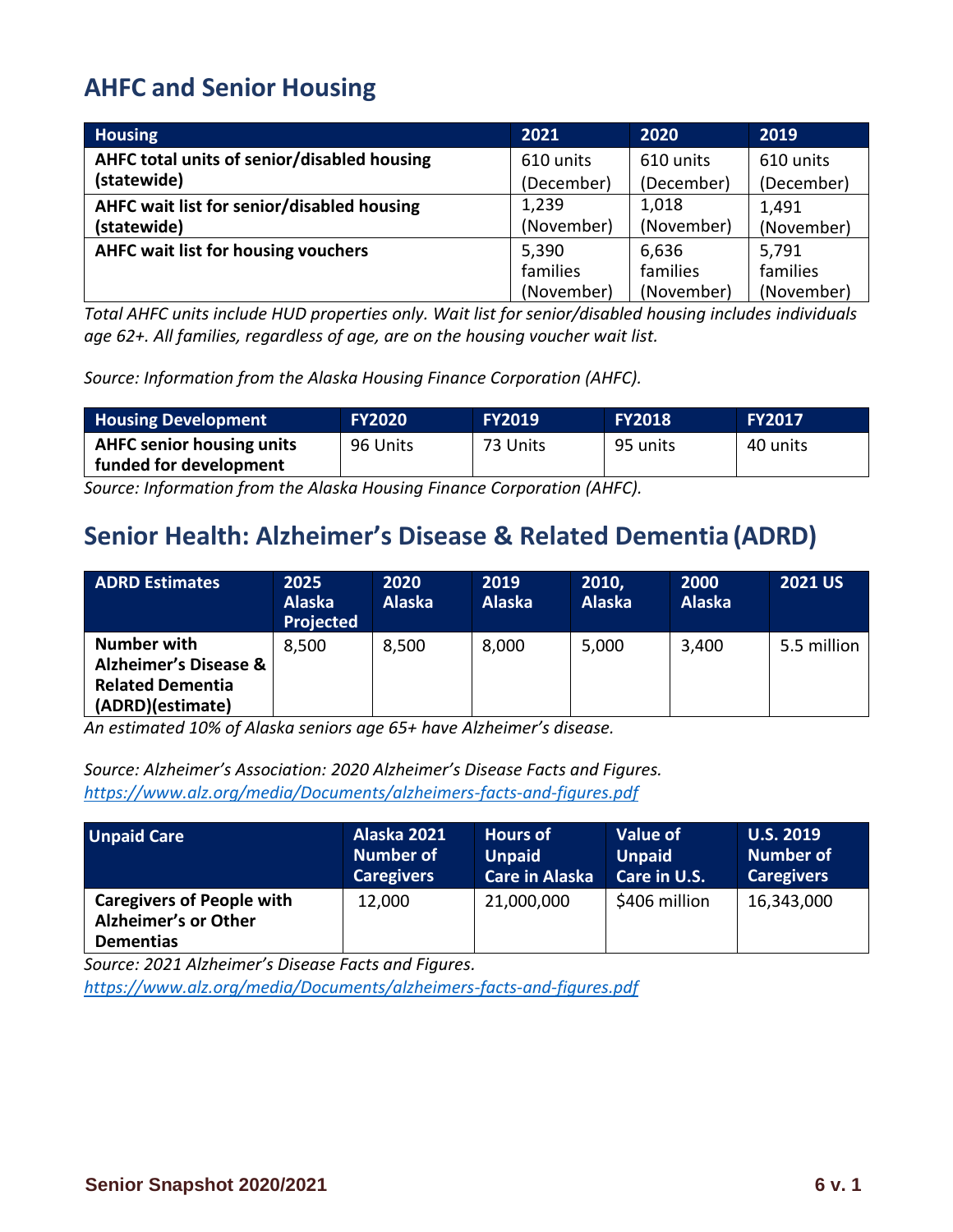## **Senior Behavioral Health**

| <b>Behavioral Health,</b><br>Seniors Age 65+ | 2019<br><b>Alaska</b> | 2018<br><b>Alaska</b> | 2017<br><b>Alaska</b> | 2016<br><b>Alaska</b> |
|----------------------------------------------|-----------------------|-----------------------|-----------------------|-----------------------|
| <b>Heavy drinkers</b>                        | 7.5%                  | 5.2%                  | 6.3%                  | 4.6%                  |
| Smoke every day                              | 8.1%                  | 7.2%                  | 7.6%                  | 6.1%                  |
| <b>Binge drinkers</b>                        | 5.6%                  | 6.2%                  | 7.1                   | 6.3%                  |
| <b>Frequent mental distress</b>              | N/A                   | 8.2%                  | 5.4%                  | 5.9%                  |
| <b>Obese seniors</b>                         | 30.2%                 | 30.1%                 | 33.8%                 | 34.7%                 |

*"Heavy drinking" is defined as adult men having more than two drinks per day and adult women having more than one drink per day. "Smokers" are defined as current smokers. "Obese" individuals are defined as those with a body mass index (BMI) of 30.0 or greater.*

*Source: Behavioral Risk Factor Survey for States.*

## **Senior Health**

| <b>Leading Causes of</b><br>Death 65+               | <b>Alaska</b><br>2020<br>Age 65+<br><b>Deaths</b> | <b>Alaska</b><br>2020<br>Age 65+<br>Rate (per<br>100,000) | <b>Alaska</b><br>2019<br>Age 65+<br><b>Deaths</b> | <b>Alaska</b><br>2019<br>Age 65+<br>Rate (per<br>100,000) | <b>U.S.</b><br>2017<br><b>Deaths</b> | <b>U.S. 2017</b><br>Rate (per<br>100,000) |
|-----------------------------------------------------|---------------------------------------------------|-----------------------------------------------------------|---------------------------------------------------|-----------------------------------------------------------|--------------------------------------|-------------------------------------------|
| <b>Suicides</b>                                     | 28                                                | 29.4                                                      | 18                                                | $19.7*$                                                   | 8,568                                | 19.7                                      |
| <b>Fatal falls (accidental)</b>                     | 52                                                | 54.6                                                      | 51                                                | 55.9                                                      | 31,190                               | 63.3                                      |
| Other accidental deaths                             | N/A                                               | N/A                                                       | 57                                                | 62.4                                                      | 55,951                               | 112.7                                     |
| <b>Alcohol-induced deaths</b>                       | 30                                                | 31.5                                                      | 37                                                | 40.5                                                      | 8,343                                | 15.9                                      |
| <b>Drug-induced deaths</b>                          | 8                                                 | 8.4                                                       | 11                                                | $12.1*$                                                   | 4,103                                | 7.7                                       |
| Cancer                                              | N/A                                               | N/A                                                       | 720                                               | 788.8                                                     | 427,896                              | 869.0                                     |
| <b>Heart Diseases</b>                               | 618                                               | 648.9                                                     | 571                                               | 625.6                                                     | 510,052                              | 1,046.6                                   |
| <b>Stroke</b>                                       | N/A                                               | N/A                                                       | 162                                               | 177.5                                                     | 125,653                              | 255.2                                     |
| Influenza & Pneumonia                               | 37                                                | 38.8                                                      | 30                                                | 32.9                                                      | 46,862                               | 94.8                                      |
| <b>Chronic Lower</b><br><b>Respiratory Diseases</b> | 149                                               | 156.4                                                     | 156                                               | 170.9                                                     | 46,862                               | 94.8                                      |
| <b>Alzheimer's Disease</b>                          | 136                                               | 142.8                                                     | 124                                               | 138.0                                                     | 20,107                               | 243.5                                     |
| <b>Diabetes Mellitus</b>                            | 112                                               | 117.6                                                     | 74                                                | 81.1                                                      | 59,020                               | 119.7                                     |
| <b>Chronic Liver Disease</b>                        | 23                                                | 24.1                                                      | 26                                                | 28.5                                                      | 15,746                               | 31.0                                      |
| <b>Parkinson's Disease</b>                          | 46                                                | 48.3                                                      | 31                                                | 34.0                                                      | 31,177                               | 65.3                                      |
| Accident/Unintentional<br><b>Injuries</b>           | 122                                               | 128.1                                                     | 108                                               | 118.3                                                     | 55,951                               | 112.7                                     |
| COVID-19                                            | 181                                               | 190.0                                                     |                                                   |                                                           |                                      |                                           |

*\*Rates based on fewer than 20 occurrences are statistically unreliable and should be used with caution. Source: [hss.dparesearch@alaska.gov](mailto:hss.dparesearch@alaska.gov) email 12/14/2021. Crude rates are per 100,000 U.S. population, Age 65+.*

*Source: Alaska Bureau of Health Analytics & Vital Records via email 11/15/2019. Crude rates are per 100,000 U.S. population, Age 65+.*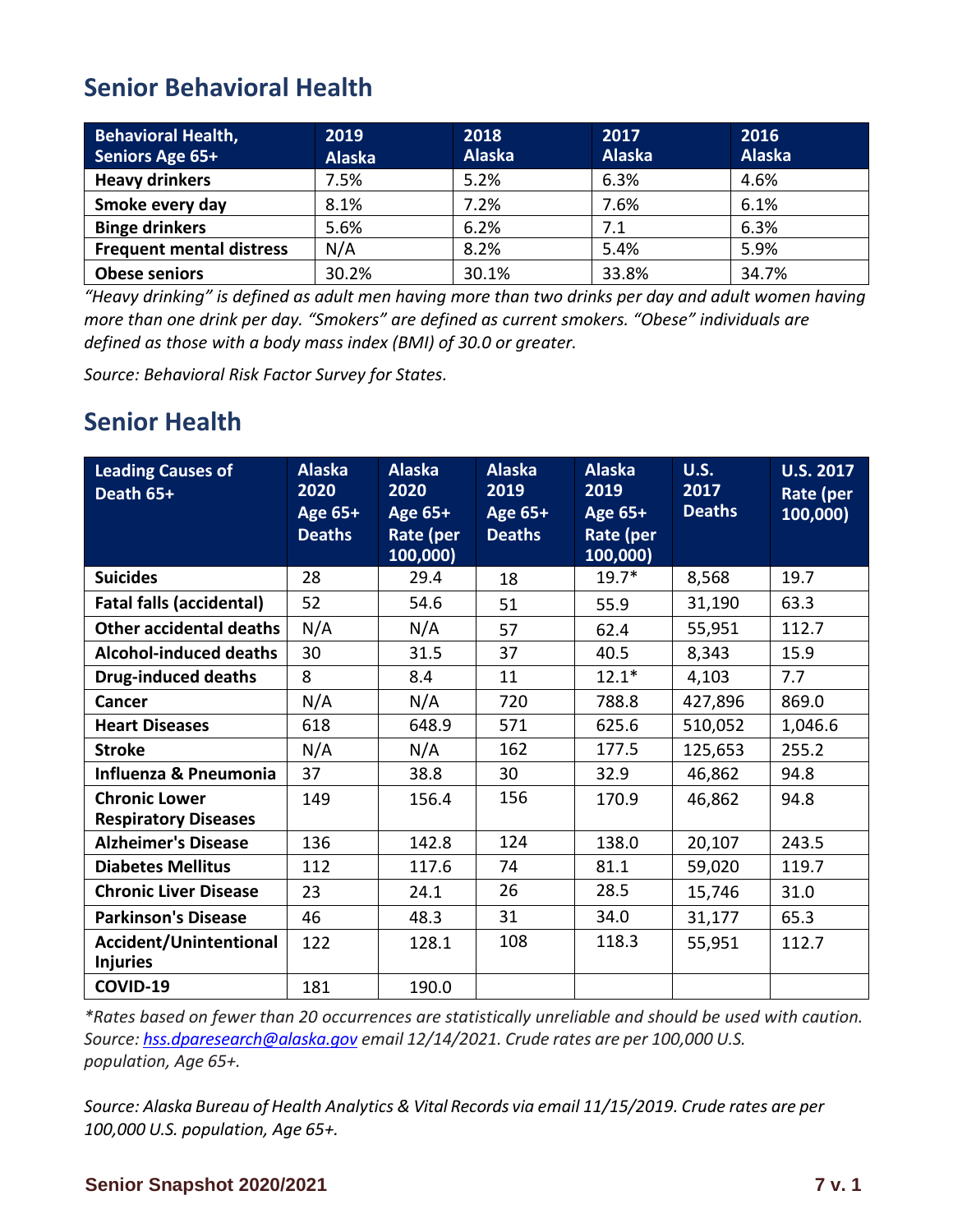## **COVID-19 - Case and Death Counts by Age, AK Residents**

|                           | $60 - 69$ Yrs. | $70 - 79$ Yrs. | 85+ Yrs. | Total 60+ | Percentage of<br>people 60+ |
|---------------------------|----------------|----------------|----------|-----------|-----------------------------|
| COVID-19<br>cases         | 8,523          | 3,710          | 703      | 13,701    | 9.29%                       |
| COVID-19<br><b>Deaths</b> | 197            | 194            | -97      | 565       | 0.38%                       |

*Source: Alaska Department of Health and Social Services Coronavirus Response, [https://coronavirus](https://coronavirus-response-alaska-dhss.hub.arcgis.com/datasets/table-3-demographic-distribution-of-confirmed-cases/data)[response-alaska-dhss.hub.arcgis.com/datasets/table-3-demographic-distribution-of-confirmed](https://coronavirus-response-alaska-dhss.hub.arcgis.com/datasets/table-3-demographic-distribution-of-confirmed-cases/data)[cases/data.](https://coronavirus-response-alaska-dhss.hub.arcgis.com/datasets/table-3-demographic-distribution-of-confirmed-cases/data)*

# **Senior Safety**

| <b>Long-Term Care Ombudsman</b>     | 2020 | 2019  | 2018  | 2017 |
|-------------------------------------|------|-------|-------|------|
| <b>Number of unannounced visits</b> | 403  | 1,049 | 1,085 | 977  |
| to senior assisted living homes     |      |       |       |      |
| <b>Number of complaints</b>         | 379  | 583   | N/A   | N/A  |
| <b>Number of opened cases</b>       | 282  | 367   | N/A   | N/A  |
| <b>Number of active volunteers</b>  | 70   | 60    | 62    | 39   |
| ombudsman                           |      |       |       |      |

*Source: Alaska Office of Long-Term Care Ombudsman and the 2019 Annual Report.* 

| <b>Adult Protective Services</b>     | <b>FY2020</b> | <b>FY2019</b> | <b>FY2018</b> |                                                                                                                                                                                         |
|--------------------------------------|---------------|---------------|---------------|-----------------------------------------------------------------------------------------------------------------------------------------------------------------------------------------|
| <b>Reports of harm</b>               | 5,962         | 6,373         | 6,350         | Intakes age 60+. Intakes age 18+.                                                                                                                                                       |
| <b>Referred to APS investigators</b> | 1,250         | 1,306         | 1,622         | <b>Adult Protective Services (APS)</b>                                                                                                                                                  |
| <b>Screened in for investigation</b> | 2,136         | 2,136         | 1,858         | APS continues to respond to<br>reports of harm within 10<br>business days or within 24 hours<br>for investigations that rise to the<br>level of serious harm or danger to<br>the adult. |

*Intakes age 60+. Adult Protective Services (APS) APS responds to reports of harm within 10 days. Source: Adult Protective Services, Division of Senior and Disabilities Services.*

## **Medicare Beneficiaries**

|                         | <b>FY2019</b> | <b>FY2018</b> | <b>FY2017</b> | <b>FY2016</b> | <b>FY2015</b> | <b>FY2014</b> |
|-------------------------|---------------|---------------|---------------|---------------|---------------|---------------|
| Alaskans on<br>Medicare | 106,536       | 98,175        | 89,989        | 84,959        | 80,430        | 77,403        |

*Source: Alaska Medicare Information Office, Service Snapshot,* 

*<http://dhss.alaska.gov/dsds/Documents/Medicare/ServiceSnapshot-2019.pdf>*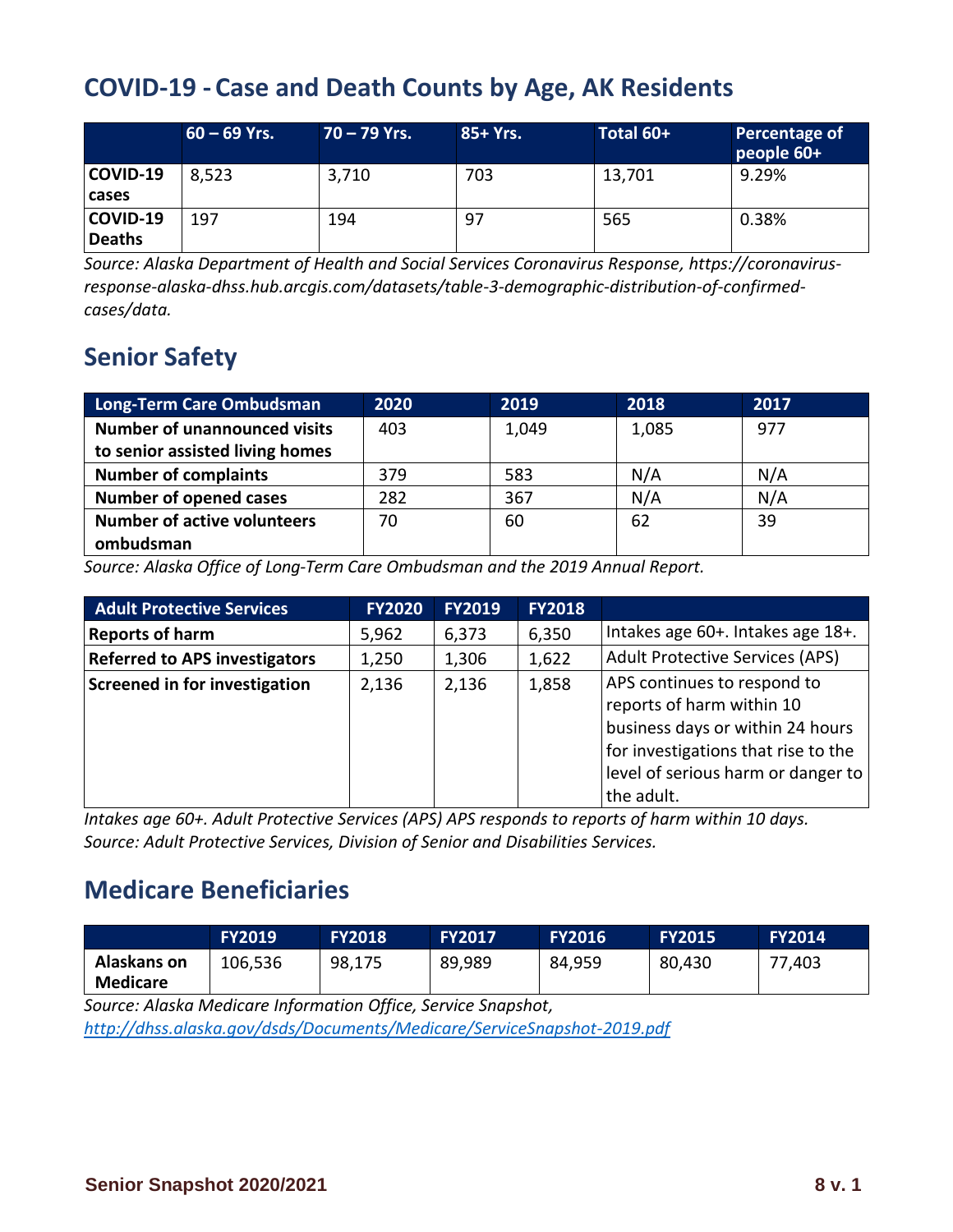## **Home and Community Based Grant Services for Seniors**

*Home and community-based grant services provide low-cost evidence-based services that allow seniors to remain independent longer and delay need for nursing home care. Grant funded services include meals, transportation, homemaker, chore, legal assistance, health promotion and disease prevention, adult day, respite, family caregiver support, Alzheimer's Disease and Related Dementia education and support, case management, legal assistance, and information and referral.* 

|                                                                                  | <b>FY2020</b> | <b>FY2019</b> | <b>FY2018</b> | <b>FY2017</b> |
|----------------------------------------------------------------------------------|---------------|---------------|---------------|---------------|
| <b>State and Federal funding for Senior</b><br>grant services                    | \$14,468,274  | \$15,329,989  | \$14,881,844  | \$13,896,046  |
| Number of individuals 60+ served                                                 | 29,873        |               |               |               |
| Average cost per individual 60+                                                  | \$484         | \$265         | \$570         | \$581         |
| <b>Number served: Aging and Disability</b><br><b>Resource Centers (ADRC) 60+</b> | 14,902        | 12,383        | 10,764        | 16,359        |

*Source: SDS Grants Unit, SAMS data*

## **Assisted Living and Long-Term Care: Alaska Pioneer Homes**

*The State of Alaska owns and operates six licensed assisted living homes, including a state veterans' home, known collectively as the Alaska Pioneer Homes. These homes are in Anchorage, Fairbanks, Juneau, Ketchikan, Palmer, and Sitka. The six Alaska Pioneer Homes are licensed for 497 beds in total. Approximately 58% of Alaska Pioneer Home residents have some form of dementia.*

*To be eligible for the Pioneer Homes, one must be 60 years or older, be a resident for at least one year, and complete an application and qualify for the active wait list. To qualify for the active wait list, the senior must be willing and ready to move into a Pioneer Home within 30 days of an offer.*

*Source: Alaska Pioneer Homes, 2020*

|                                                                              | Alaska 2020              | Alaska 2019              | Alaska 2018              | Alaska 2017              | Alaska 2016             | <b>Alaska</b><br><b>Baseline</b> |
|------------------------------------------------------------------------------|--------------------------|--------------------------|--------------------------|--------------------------|-------------------------|----------------------------------|
| Percent of<br><b>Pioneer</b><br>Home<br>residents at<br>Level III & IV       | 66.3%<br>(December)      | 48.3%<br>(November)      | 56.8%<br>(November)      | 58.0%<br>(December)      | 54.3%<br>(November)     | 46.1%<br>(December<br>2004)      |
| <b>Pioneer</b><br>Home<br><b>Applicants on</b><br><b>Active Wait</b><br>List | 238<br>(December)        | 201<br>(November)        | 242<br>(November)        | 266<br>(November)        | 361<br>(November)       | 374<br>(November<br>2008)        |
| Average age<br>of Pioneer<br>Home<br>resident                                | 84.7 years<br>(December) | 86.3 years<br>(November) | 86.3 years<br>(November) | 86.5 years<br>(November) | 86.2 years<br>(October) | 76 years<br>(1998)               |

*Level V is the most advanced level of care. Source: Alaska Division of Pioneer Homes*